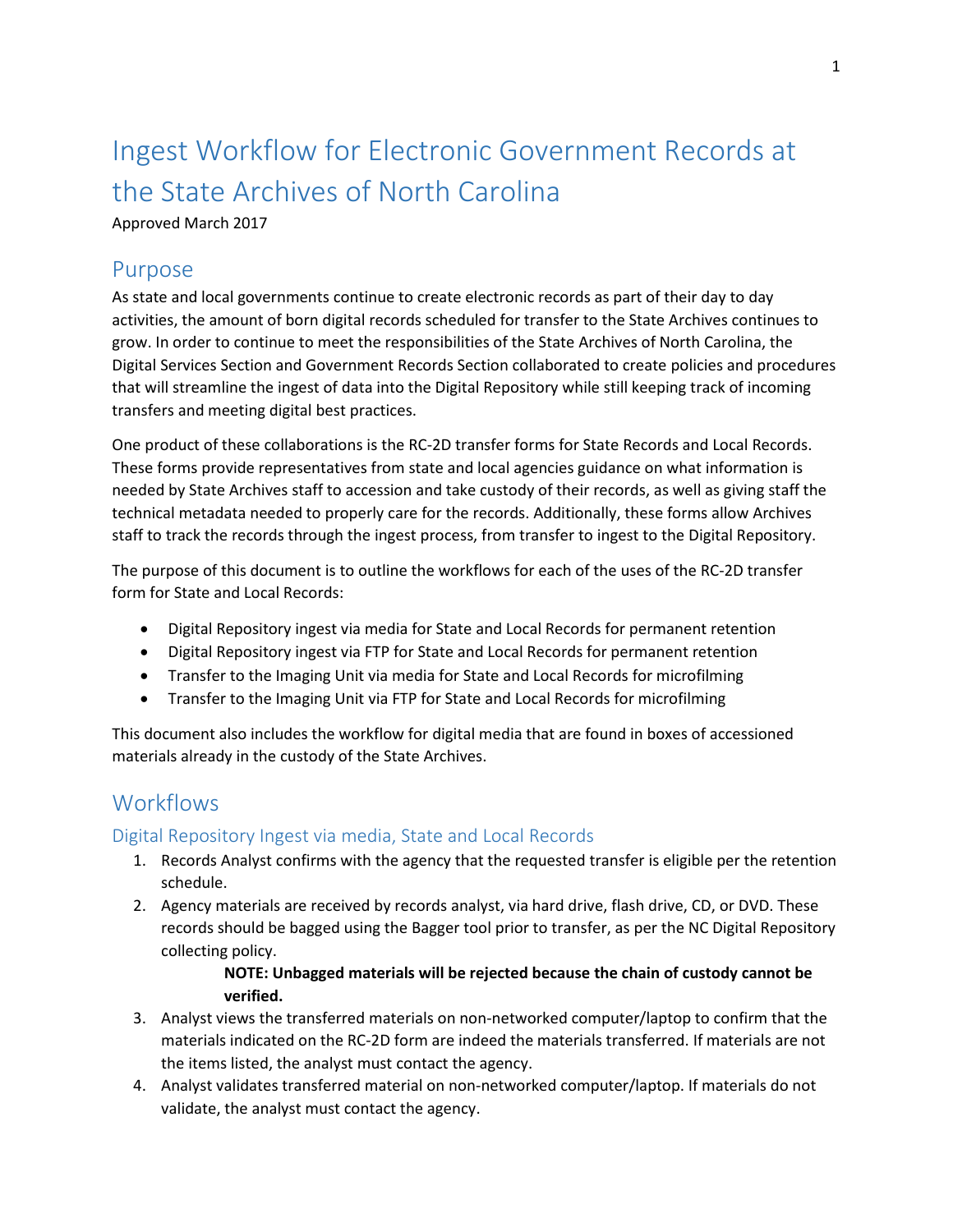- 5. Analyst notifies the following of the transfer: Records Description Unit Supervisor, Records Services Unit Supervisor, Digital Archivist.
- 6. Analyst gives RC-2D form and list of bags to Records Services Unit Supervisor for entering into holdings database (SCHEDS/FAIDS, AXAEM) if State Records, or Records Description Unit Supervisor for tracking if Local Records
- 7. Records Services Unit Supervisor enters transfer into SCHEDS/FAIDS and sends RC-2D form to Records Description Unit Supervisor.
- 8. Records Description Unit Supervisor accessions records and returns form to Analyst.
- 9. Analyst delivers materials with accompanying paperwork to Digital Archivist.
- 10. Materials are virus scanned by Digital Archivist, and the date is noted on the RC-2D form
- 11. Bags are validated by Digital Archivist, and the date is noted on the RC-2D form
- 12. Materials are retained in quarantine for 30 days. When materials are transferred using media, the materials will remain stored on the media for the 30 days.
- 13. After 30 days, the materials will be rescanned and revalidated by the Digital Archivist, and the date is noted on the RC-2D form.

# **NOTE: If materials do not validate or pass virus scan after the quarantine, the Digital Archivist will contact the Analyst, Digital Services Section Head, and Government Records Section Head to decide next action. These materials will NOT be transferred to the Digital Repository. Agency should not delete copies of materials until a successful quarantine and validation.**

- 14. If materials pass virus scan and validate successfully, the Digital Archivist will perform preservation actions as needed and move files to the P: Preservation Drive (Digital Repository), and the date and location are noted on the RC-2D form.
- 15. Digital Archivist notifies Records Description Unit Supervisor, Records Analyst, and Records Services Supervisor that the materials have been released from quarantine.

#### **NOTE: When Records Description Unit staff are ready to process digital materials, refer to Appendix A**

- 16. Records Analyst notifies agency of successful transfer, and that agency can destroy all copies of records, if allowed by retention schedule.
- 17. If the materials were transferred to the Archives via agency-owned media, the media will be returned to the Records Analyst for return to the agency and alert them that the agency can delete all copies of the records if allowed by the schedule, or to the Records Services Unit Supervisor for destruction, as indicated on the RC-2D form. If materials were transferred via Archives-owned media, the records will be deleted from the media after successful transfer to the Digital Repository.
- 18. Digital Archivist delivers the RC-2D to the Records Services Supervisor for filing in the Records Turnover File (Item 23649).

# Digital Repository Ingest via FTP, State and Local Records

1. Representative from agency send Records Analyst RC-2D and alerts them that the materials will be transferred via FTP.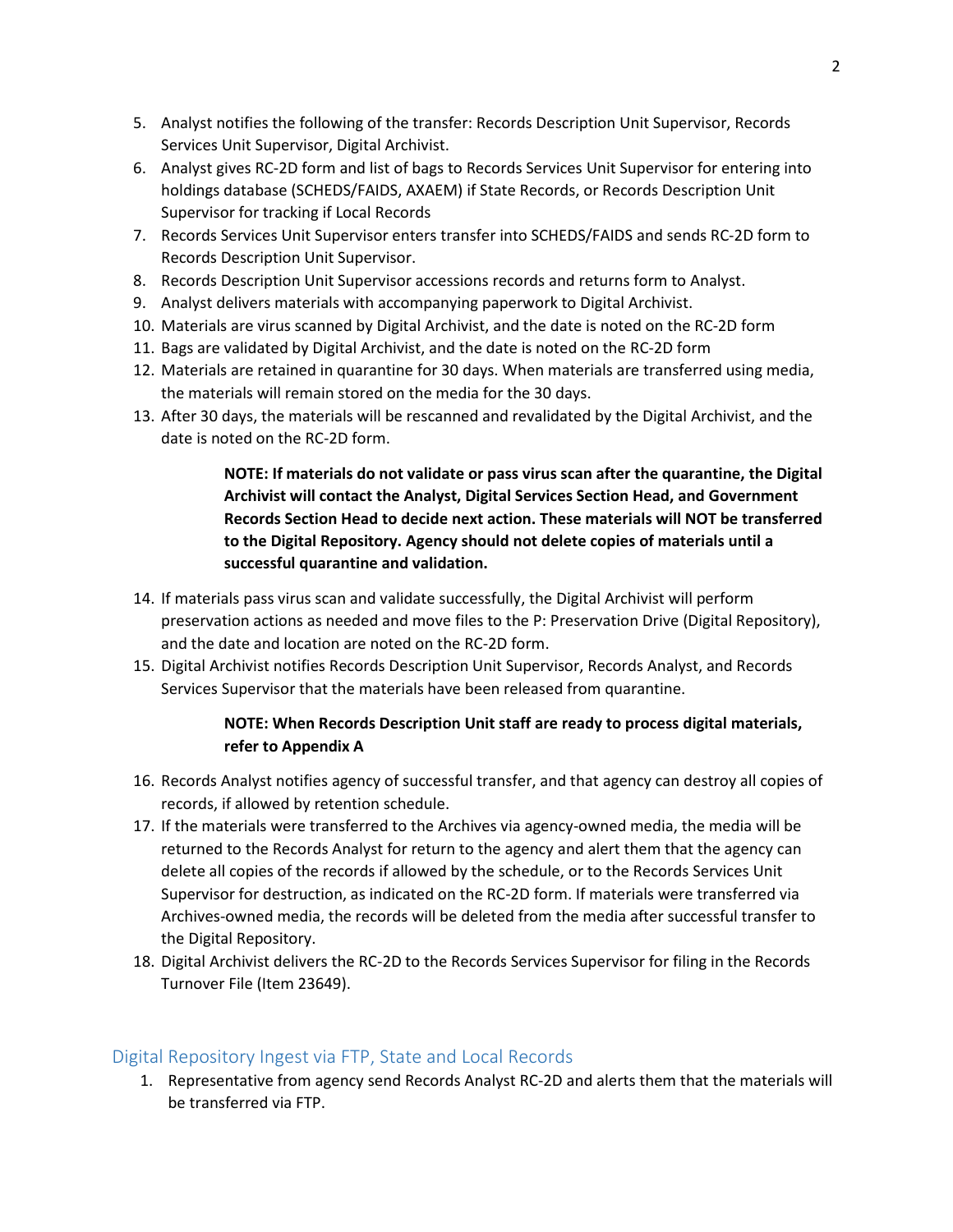- 2. Records Analyst contacts Digital Archivist with the request and the contact information for the agency representative.
- 3. Digital Archivist emails a ShareFile transfer link to the agency representative with directions on how to transfer the records.
- 4. Agency representative uploads zipped and bagged materials to ShareFile and contacts Digital Archivist to confirm transfer

#### **NOTE: Unbagged materials will be returned to the agency for bagging in order to maintain chain of custody of the records**

#### **NOTE: When using ShareFile and other FTP programs, bags must be zipped, or they will not be readable when they are received by SANC.**

- 5. Digital Archivist downloads, unzips, and virus scans files, and confirms the transfer with the agency representative.
- 6. Digital Archivist places materials on external drive and contacts the Analyst with the location of the materials.
- 7. Analyst confirms that the transfer is as scheduled.
- 8. Analyst views the transferred materials on non-networked computer/laptop to confirm that the materials indicated on the RC-2D form are indeed the materials transferred. If materials are not the items listed, contact agency.
- 9. Analyst validates transferred material on non-networked computer/laptop. If materials do not validate, contact agency.
- 10. Analyst gives RC-2D form and list of bags to Records Services Unit Supervisor for entering into AXAEM and contacts the Records Description Branch Supervisor and Digital Archivist that there is a transfer.
- 11. Records Services Unit Supervisor enters transfer into SCHEDS/FAIDS and sends RC-2D form to Records Description Unit Supervisor.
- 12. Records Description Unit Supervisor accessions materials and returns form to Analyst.
- 13. Analyst delivers materials with accompanying paperwork to Digital Archivist.
- 14. Materials are virus scanned by Digital Archivist, and the date is noted on the RC-2D form
- 15. Bags are validated by Digital Archivist, and the date is noted on the RC-2D form
- 16. Materials are retained in quarantine for 30 days.
- 17. After 30 days, the materials will be rescanned and revalidated by the Digital Archivist, and the date is noted on the RC-2D form.

# **NOTE: If materials do not validate or pass virus scan after the quarantine, the Digital Archivist will contact staff to decide next action. These materials will NOT be transferred to the Digital Repository. Agency should not delete copies of materials until a successful quarantine and validation.**

18. If materials pass virus scan and validate successfully, the Digital Archivist will perform preservation actions as needed and move files to the P: Preservation Drive (Digital Repository), and the date and location are noted on the RC-2D form.

# **NOTE: When Records Description Unit staff are ready to process digital materials, refer to Appendix A**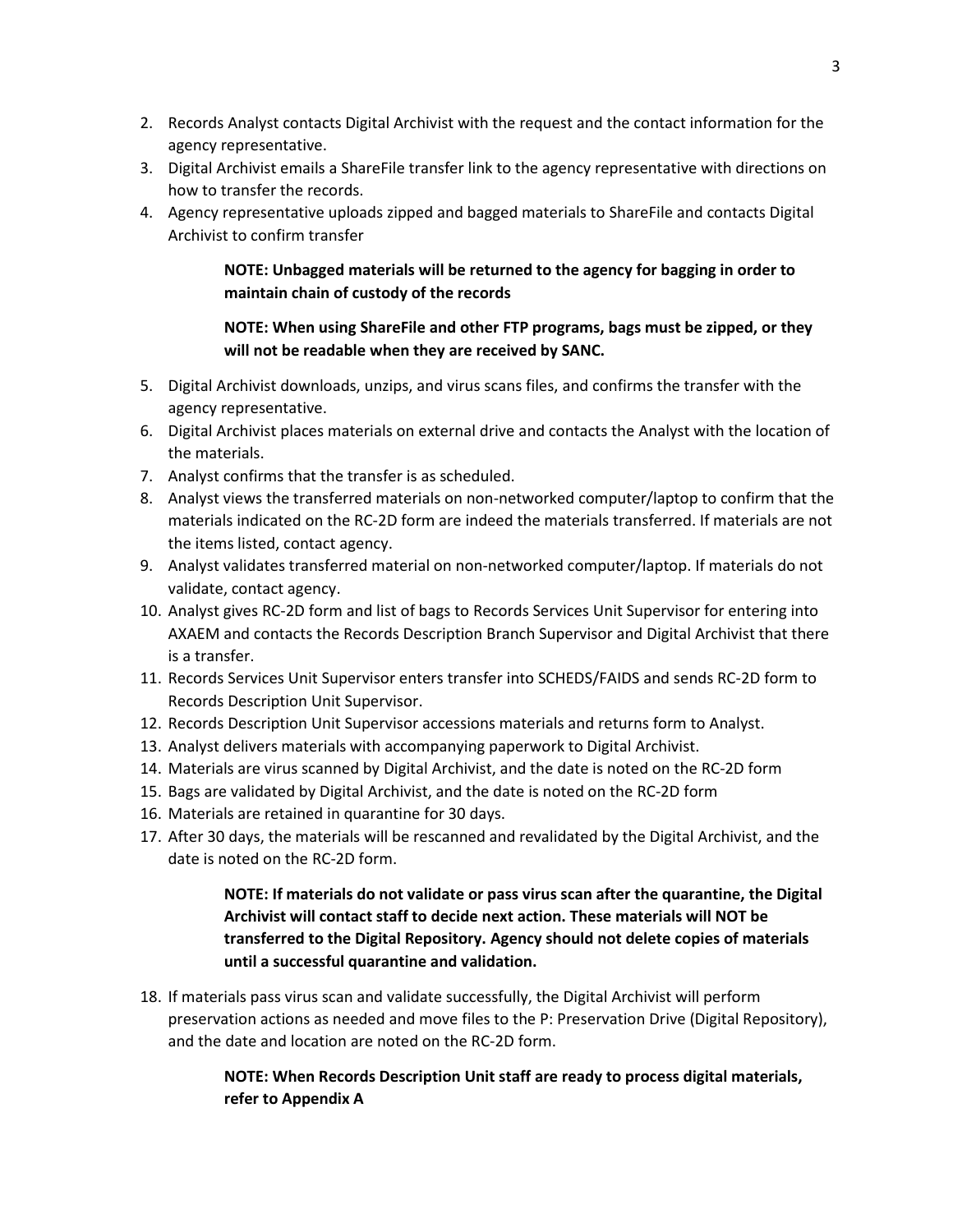- 19. Analyst contacts agency notify the agency that they may destroy all copies of the records, if allowed by the schedule. Digital Archivist deletes copies of the files from the FTP instance.
- 20. Digital Archivist delivers the RC-2D to the Records Services Supervisor for filing in the Records Turnover File (Item 23649).

#### Imaging Unit Ingest via media, State and Local Records

- 1. Agency or local government contacts analyst to have digital records transferred.
- 2. Analyst confirms that records in question are eligible for transfer.
- 3. Materials are received by records analyst, via hard drive, flash drive, CD, or DVD by analyst with accompanying RC-2D. Materials received from government agencies should be bagged using the Bagger tool prior to transfer, as per the NC Digital Repository collecting policy.

#### **NOTE: Unbagged materials will be returned to the agency for bagging in order to maintain chain of custody of the records**

- 4. Analyst confirms that the transfer is as scheduled and is indexed, and virus scans and validates records on non-networked computer.
- 5. Analyst gives RC-2D form and list of bags to Records Services Unit Supervisor for entering into AXAEM and contacts the Microfilm Unit that there is a transfer.
- 6. Records Services Unit Supervisor enters transfer into SCHEDS/FAIDS and returns RC-2D form to analyst.
- 7. Analyst delivers materials with accompanying paperwork to Microfilm Unit.
- 8. Microfilm unit virus scans and validates transferred material on non-networked computer/laptop. If materials do not validate, contact analyst.
- 9. Microfilm unit views the transferred materials on non-networked computer/laptop to confirm that the materials indicated on the RC-2D form are indeed the materials transferred. If materials are not the items listed, contact analyst.
- 10. Materials are microfilmed. Upon completion, Imaging Unit notifies Analyst that imaging is complete and returns the Film Job Sheet to the Analyst.
- 11. Analyst matches Job Sheet to RC-2D form and updates necessary databases with microfilming information.
- 12. If the materials were transferred to the Archives via agency-owned media, the media will be returned to the Records Analyst for return to the agency and alert them that they can delete their copies of the digital materials if allowed by the schedule, or to the Records Services Unit Supervisor for destruction, as indicated on the RC-2D form. If materials were transferred via Archives-owned media, the records will be deleted from the media after successfully microfilmed.
- 13. Analyst destroys Job Sheet and RC-2D form for local records, or adds to Agency Turnover file for State Records.

#### Imaging Unit Ingest via FTP, State and Local Records

1. Agency or local government contacts Analyst to let them know they have records ready to be imaged, with RC-2D digital transfer form for local records.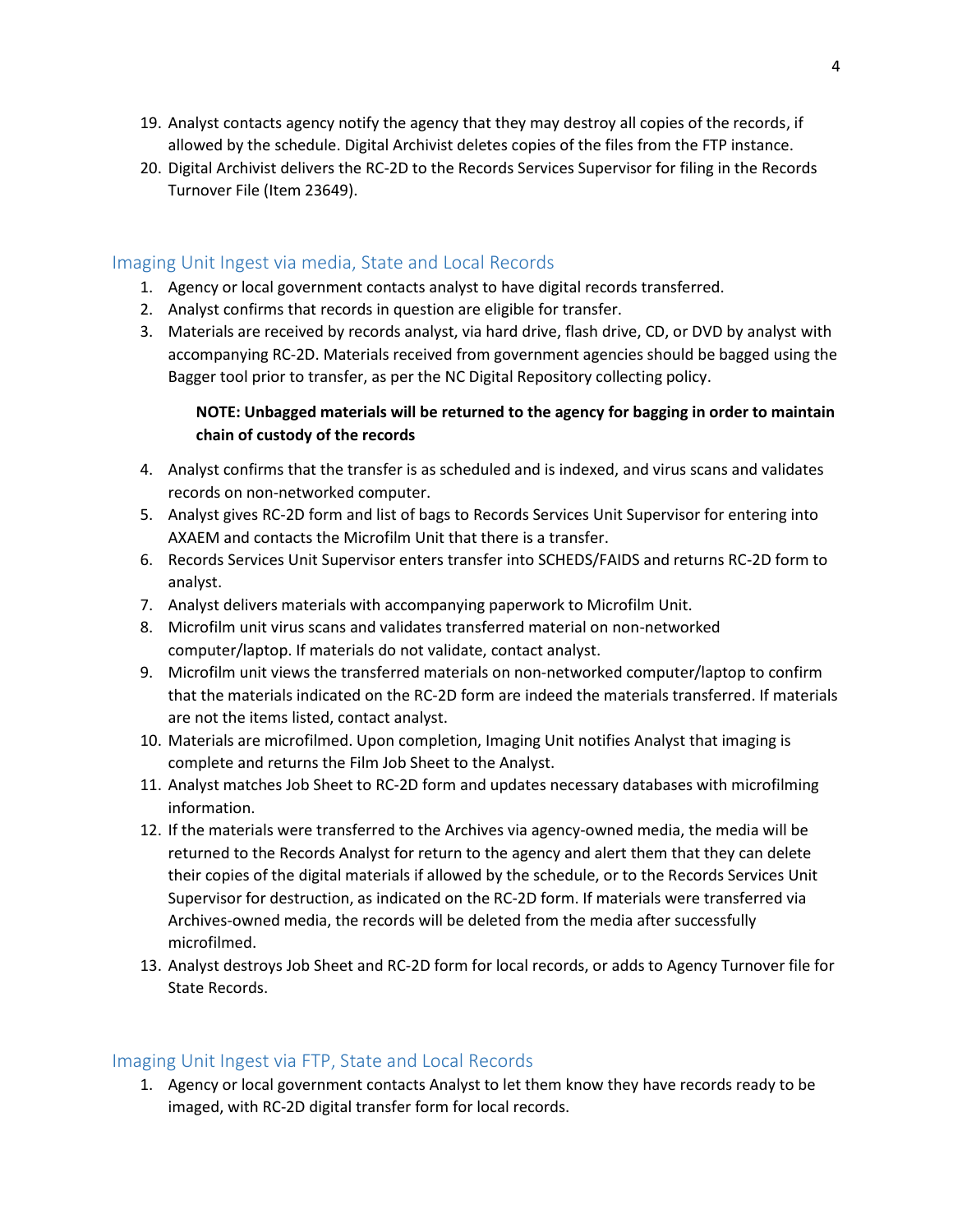- 2. Analyst confirms that the records in question are eligible for transfer and, if so, inputs information into the Min2Film database (Item 47021), or other relevant database, and Film Job sheet, and files form.
- 3. Analyst alerts Digital Archivist that records need to be electronically transferred.
- 4. Digital Archivist sends agency or local government representative a link to the ShareFile inbox
- 5. Agency or local government representative uploads zipped and bagged records to ShareFile instance and alerts Digital Archivist that the upload is complete.

**NOTE: Unbagged materials will be returned to the agency for bagging in order to maintain chain of custody of the records**

## **NOTE: When using Sharefile and other FTP programs, bags must be zipped, or they will not be readable when they are received by SANC.**

- 6. Digital Archivist downloads and unzips bags before virus scanning and validating bag.
- 7. Digital Archivist places bag onto the Quarantine Drive and alerts the Analyst the records have been successfully received and are ready for imaging.
- 8. Analyst alerts Imaging Unit and agency or local government representative that the transfer has been completed and places the local government's order for microfilm
- 9. Records are microfilmed. Upon completion, Imaging Unit notifies Analyst that imaging is complete.
- 10. Analyst notifies Digital Archivist and agency or local government that imaging is complete.
- 11. Digital Archivist deletes copy of records from ShareFile.
- 12. Imaging Unit returns Film Job Sheet to Analyst.
- 13. Analyst matches Job Sheet to RC-2D form, updates relevant databases with microfilming date information, and destroys job sheet and RC-2D for local records, or adds to Agency Turnover File for state agency records.

# Previously Accessioned Digital Records and Media

If digital media are found in accessioned collections, the following steps should be taken:

1. Records Description Unit archivist reviews content to verify that materials are appropriate for processing per the relevant records retention and disposition schedule and therefore should be placed in the Digital Repository.

#### **NOTE: When checking materials, media should be checked on a non-networked machine using a write-blocker.**

- 2. If the electronic records are appraised as being archival, the archivist will add the materials as an addition to the accession record via an ATM (Addition to Materials) record or as an FRO (For Record Only). If they are not, media will be weeded as archival trash to be destroyed and the destruction documented in the processing notes, and no further action is needed.
- 3. Archivist gives media to digital archivist for transfer to Digital Repository, along with a FAIDS print out with the relevant transfer highlighted.
- 4. Digital archivist performs virus scan and fixity check, and places records in 30-day quarantine.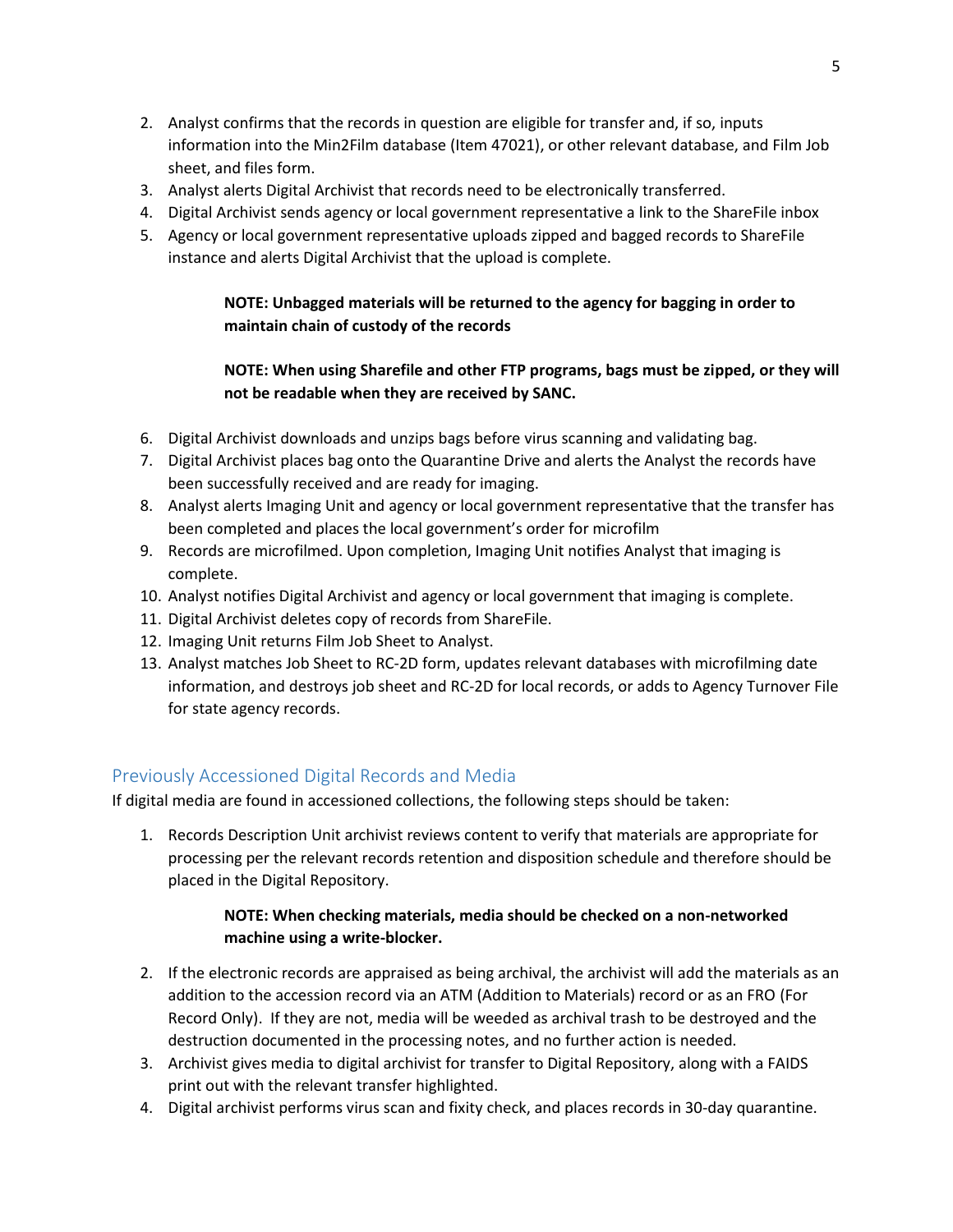- 5. After 30 days, digital archivist performs a virus scan and fixity check.
- 6. If records pass quarantine, the digital archivist will transfer records from media to Quarantine Drive to perform preservation actions and then place the records, with any additional reports or metadata, on the Preservation Drive.

**NOTE: If media does not pass quarantine, or if the files are not readable, a manifest of the files will be added to the accession record, along with a note from the Digital Archivist stating that an attempt was made to recover the files, but that it did not pass the quarantine.**

7. Digital archivist will place media into archival trash for destruction by State Agency Services Unit staff.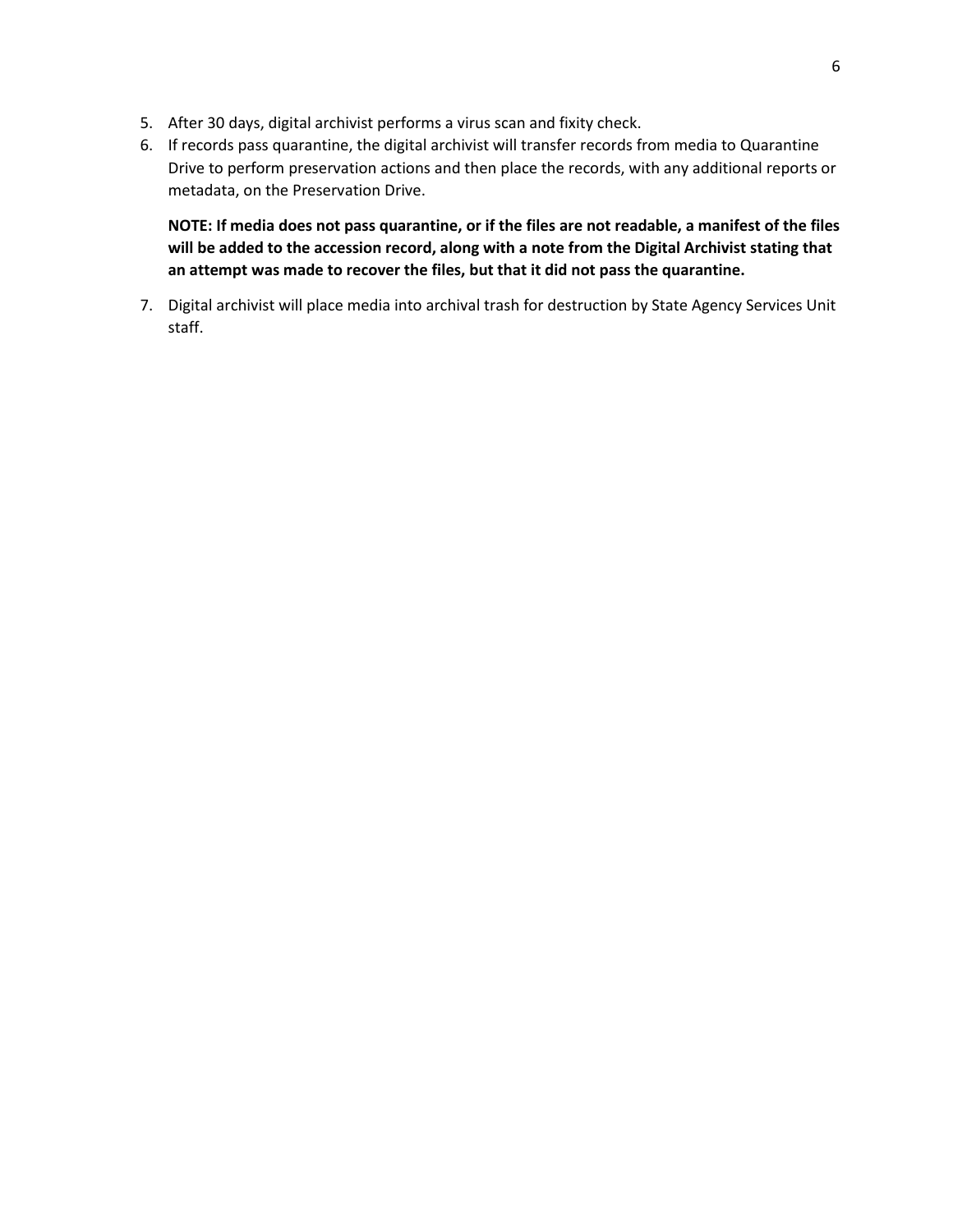# Appendix A—Processing Digital Materials: Government Records Section

Note: Processing manual is in development – these steps will be updated.

- 1. When the Records Description Unit is prepared to process the materials, the Archivist contacts the Digital Archivist to request the materials needed.
- 2. Digital Archivist places a copy of the unbagged materials into the Processing drive, in the Processing folder, with any additional reports generated on the materials.
- 3. Archivist processes collection

#### **NOTE: Any changes to the original bitstream, including reformatting, renaming, or deletions, must be recorded in a metadata sidecar.**

- 4. When processing and description is completed, the Archivist will bag the processed collection and metadata and place the bag on the S: Working drive in the Onboarding folder and notify the Digital Archivist.
- 5. Digital Archivist moves the processed collection bag to the Preservation drive.
- 6. Digital Archivist continues to perform regular fixity and virus checks, as well as maintains PREMIS records or all audits and changes.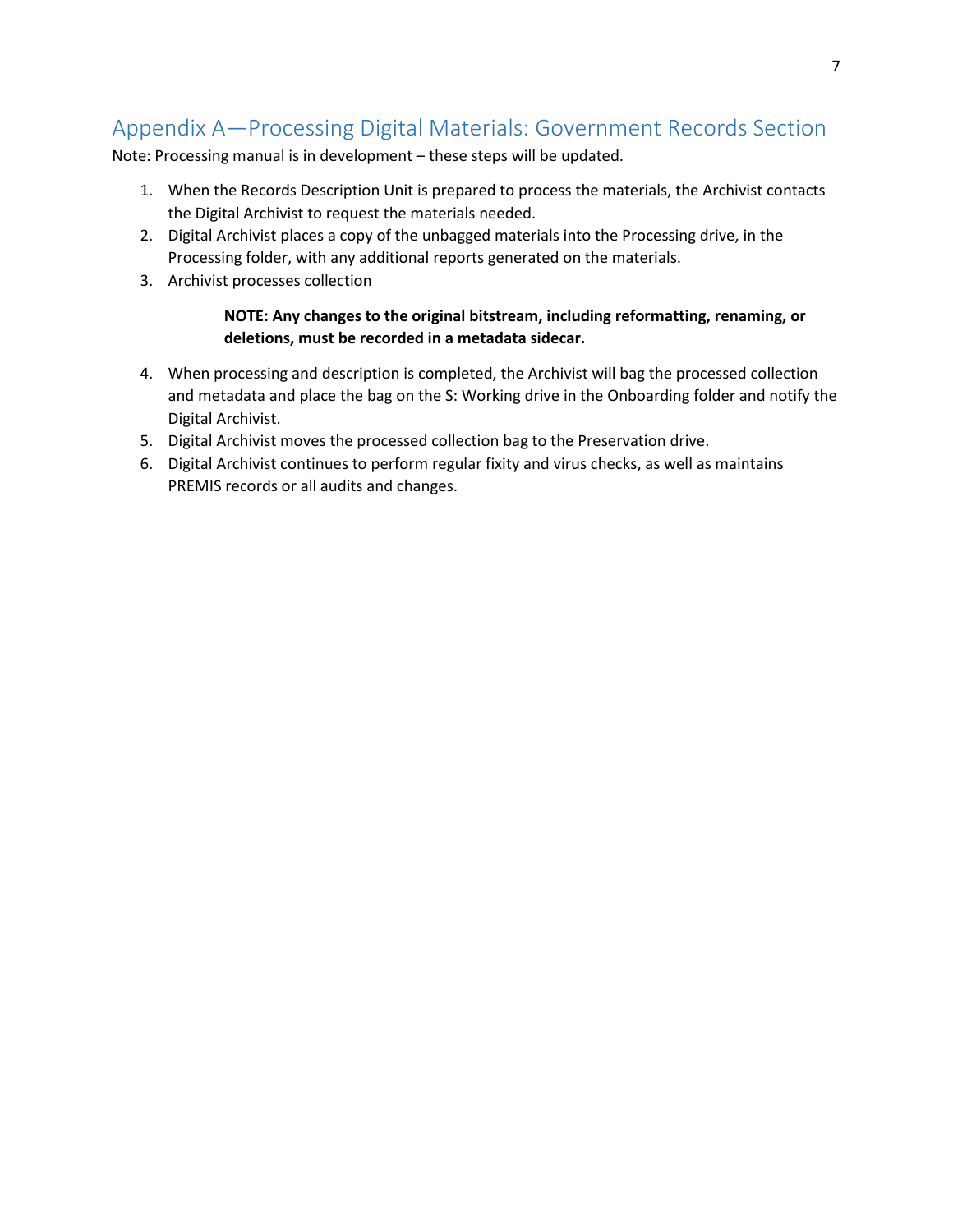# Appendix B – Workflow Diagrams

RC-2D Form Part 1 – Records Accession

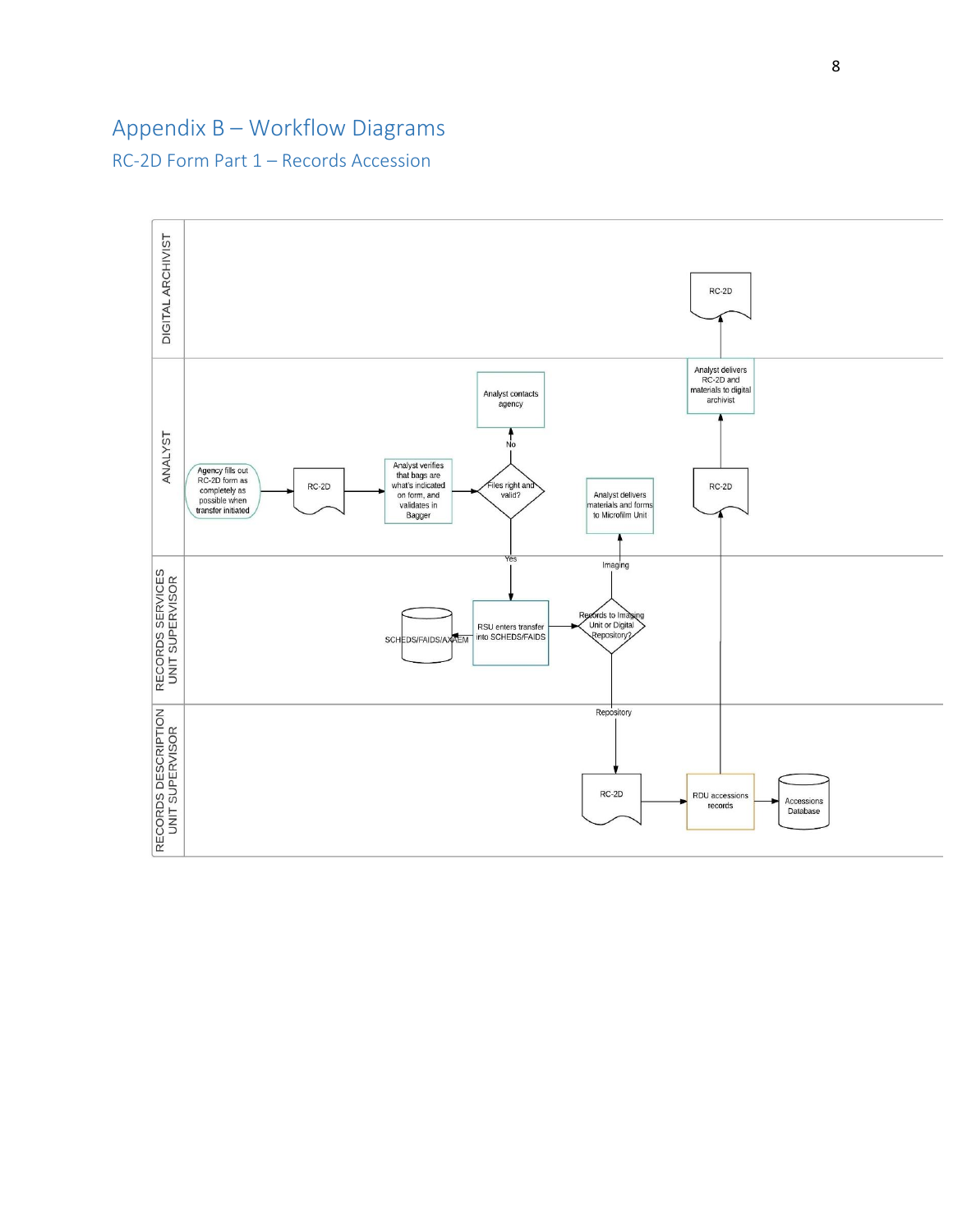# RC-2D Form Part 2 – Repository Ingest

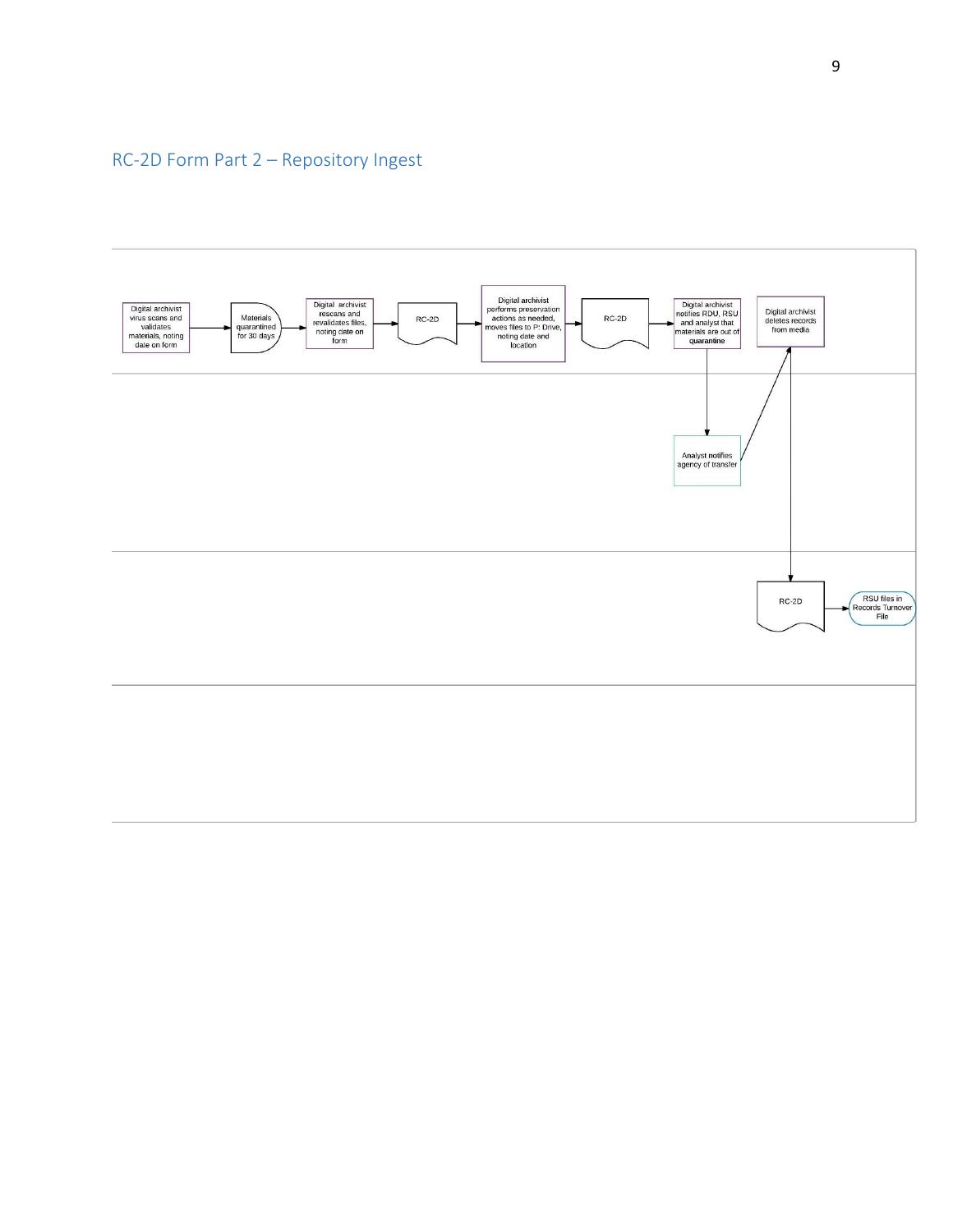

# Digital Repository Ingest Via Media, Part 1: Transfer and Accession